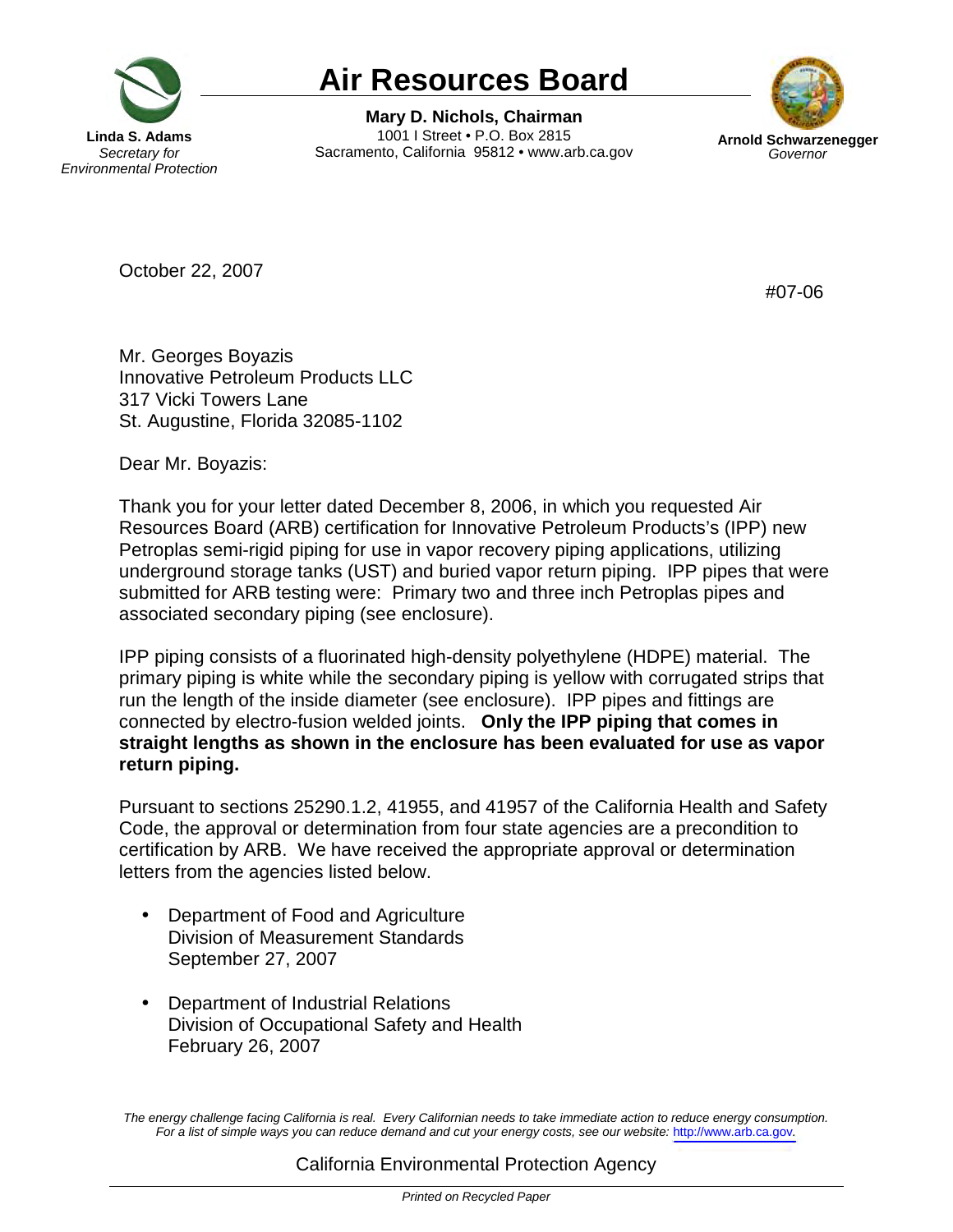Mr. Georges Boyazis October 22, 2007 Page 2

- • Office of the State Fire Marshal Department of Forestry and Fire Protection February 15, 2007
- • State Water Resources Control Board Division of Water Quality April 26, 2007

 The IPP Petroplas pipe was tested by ARB's test procedure, [TP-201.2G](https://TP-201.2G), Bend Radius Determination for Underground Storage Tank Vapor Return Piping. The IPP pipes met the bend radius requirements set forth in section 4 of the Vapor Recovery Certification Procedure CP-201.

 As required by the Vapor Recovery Certification Procedure, CP-201, IPP pipes shall be installed in accordance with section 4.12 for vapor return piping. This applies to piping used for vapor return paths from the dispenser riser to UST and from the vapor vent stack riser to UST at gasoline dispensing facilities (GDF).

 The following list includes additional requirements for installation of the new IPP Petroplas pipe:

- $\bullet$ UST shall be manifolded together.
- No piping sold or transported in rolls (coils) shall be used.
- $\bullet$  of pipe bedding has been established and prior to back-filling piping trenches. Bedding material (pea gravel or like) should be brought up to at least 50 percent and no more than 90 percent of pipe diameter prior to inspection. • Inspect and verify that the proper slope is at least 1/8 inch per foot after final grade
- • Back-pressure and liquid blockage testing are required once final grade of station has been established and all finished surfaces applied. The test shall be conducted in accordance with TP-201.4, the Dynamic Back-Pressure Test.

 IPP Petroplas pipe, when installed in accordance with the requirements listed above, will not adversely affect the performance of a Phase II vapor recovery system utilizing UST and buried vapor return piping. Therefore, IPP Petroplas pipe is certified for use in Phase II vapor recovery applications.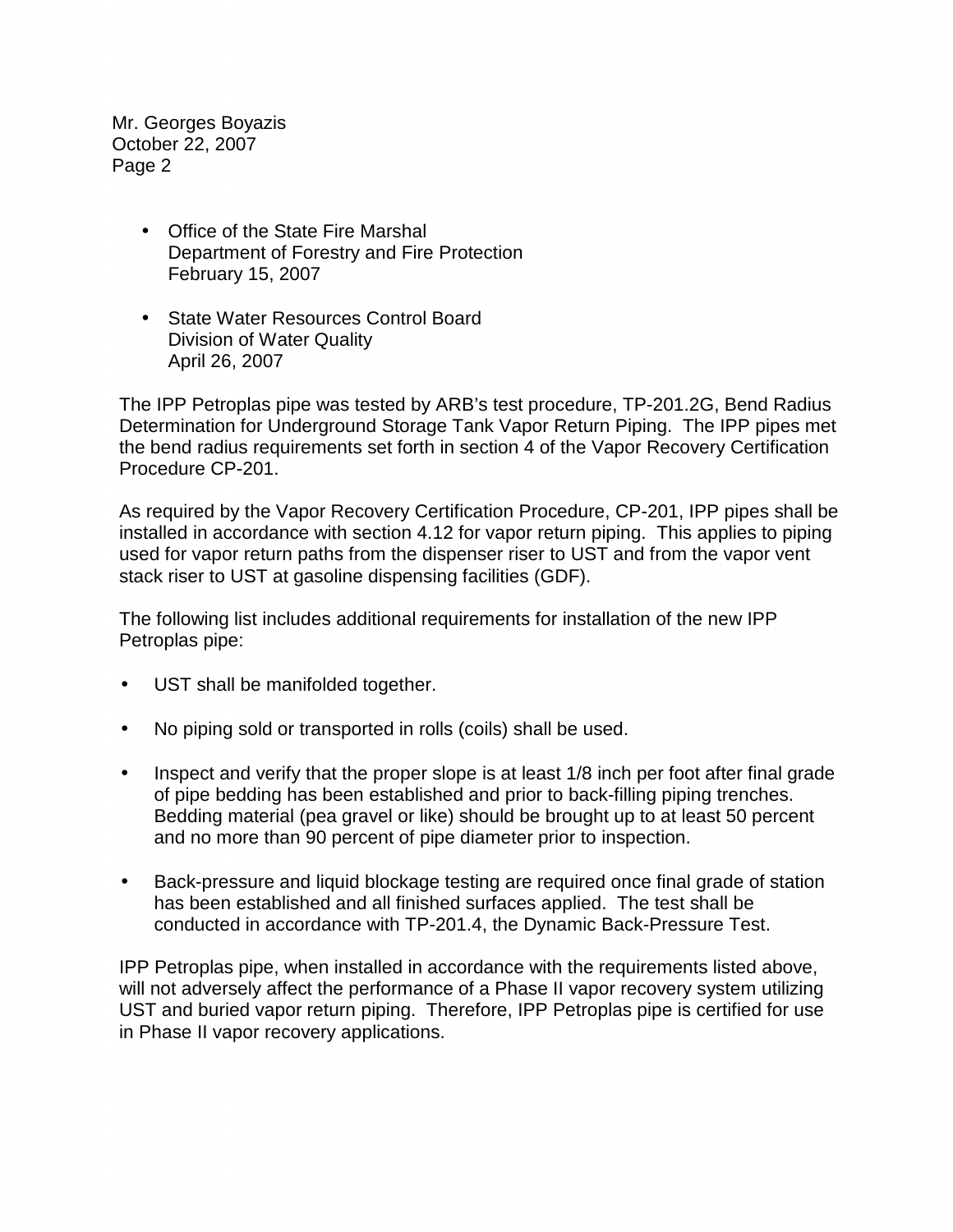Mr. Georges Boyazis October 22, 2007 Page 3

If you have any questions or need further assistance, please contact Sam Vogt at (916) 322-8922 or via email at [svogt@arb.ca.gov](mailto:svogt@arb.ca.gov), or Joe Guerrero at (916) 324-9487 or via email at [jguerrero@arb.ca.gov](mailto:jguerrero@arb.ca.gov).

Sincerely,

Well Orba Kox William V. Loscutoff, Chief

Monitoring and Laboratory Division

**Enclosure** 

cc: Kevin Graves State Water Resources Control Board

> John Marvin Bay Area Air Quality Management District

Randy Matsuyama South Coast Air Quality Management District

Randy Smith San Diego County Air Pollution Control District

Jim Swaney San Joaquin Valley Air Pollution Control District

Gary Ma Yolo-Solano Air Quality Management District

-